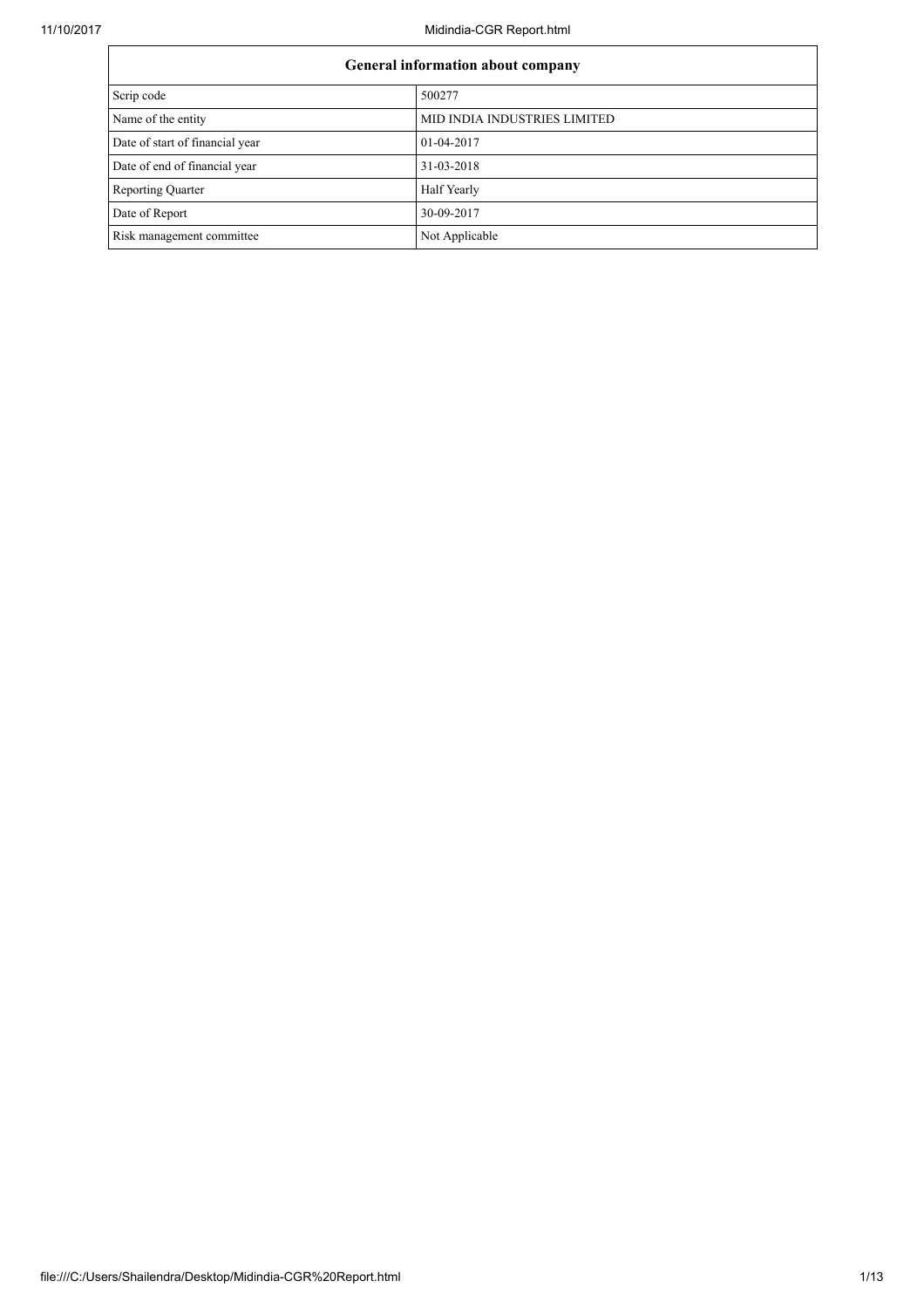| Annexure I                                                                                |  |  |
|-------------------------------------------------------------------------------------------|--|--|
| Annexure I to be submitted by listed entity on quarterly basis                            |  |  |
| I. Composition of Board of Directors                                                      |  |  |
| Disclosure of notes on composition of board of directors explanatory                      |  |  |
| Is there any change in information of board of directors compare to previous quarter   No |  |  |
|                                                                                           |  |  |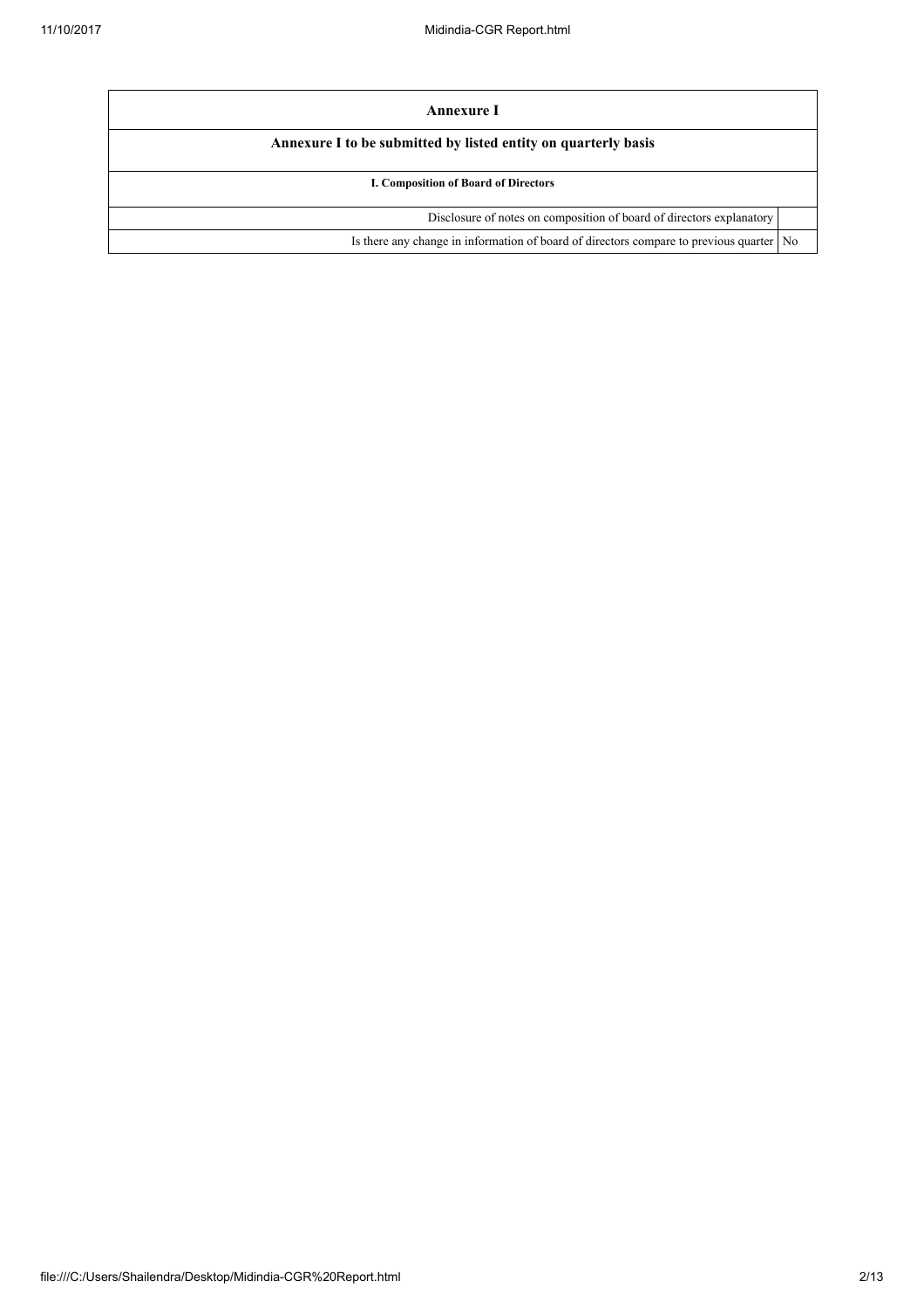| Annexure 1                                                                        |  |
|-----------------------------------------------------------------------------------|--|
| <b>II. Composition of Committees</b>                                              |  |
| Disclosure of notes on composition of committees explanatory                      |  |
| Is there any change in information of committees compare to previous quarter   No |  |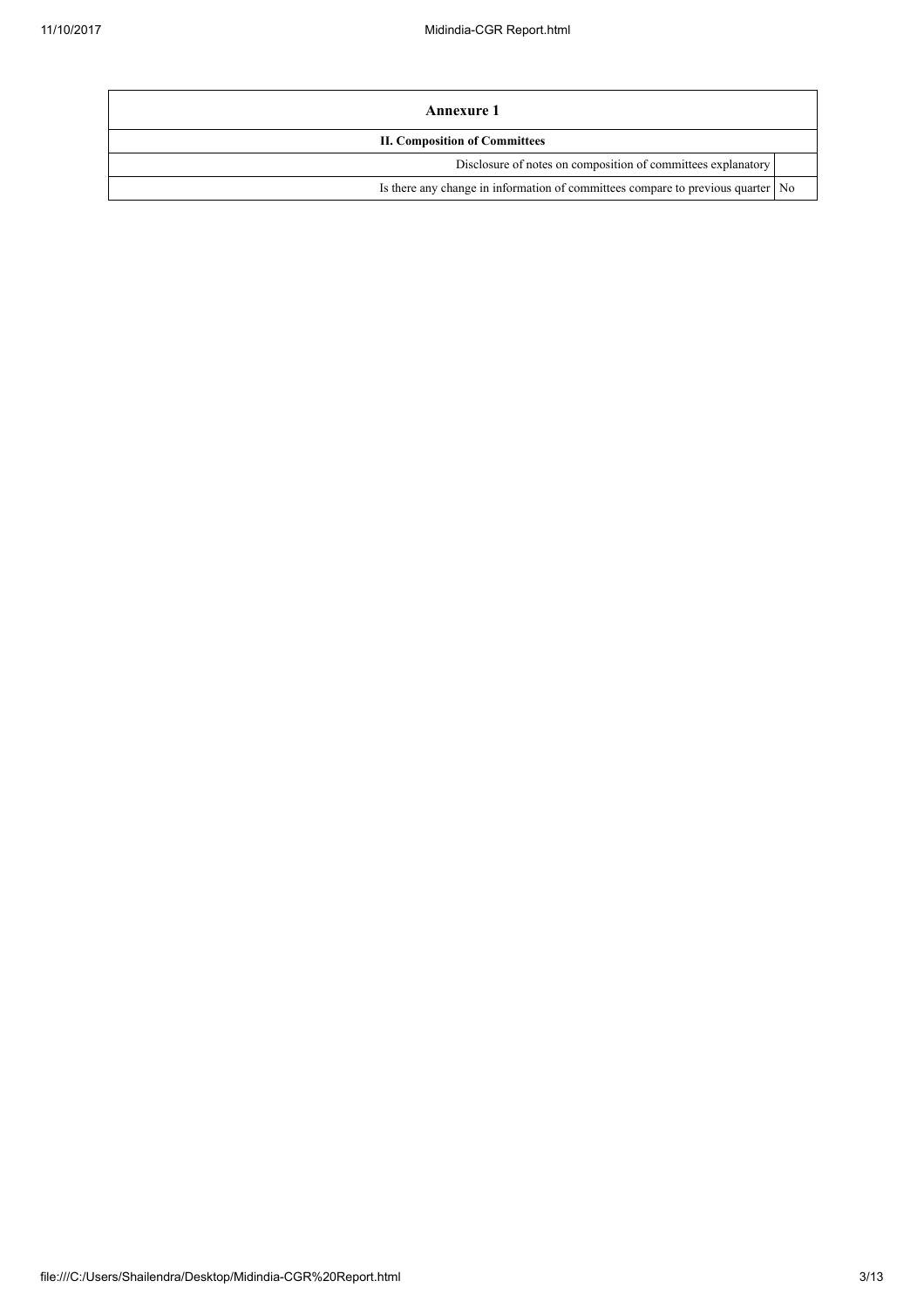|                | Annexure 1                                                       |                                                       |                                                                |  |  |  |
|----------------|------------------------------------------------------------------|-------------------------------------------------------|----------------------------------------------------------------|--|--|--|
|                | <b>Annexure 1</b>                                                |                                                       |                                                                |  |  |  |
|                | <b>III. Meeting of Board of Directors</b>                        |                                                       |                                                                |  |  |  |
|                | Disclosure of notes on meeting of board of directors explanatory |                                                       |                                                                |  |  |  |
| <b>Sr</b>      | Date(s) of meeting (if any) in the<br>previous quarter           | Date(s) of meeting (if any) in the<br>current quarter | Maximum gap between any two consecutive (in<br>number of days) |  |  |  |
|                | 30-05-2017                                                       |                                                       |                                                                |  |  |  |
| $\overline{2}$ |                                                                  | 27-07-2017                                            | 57                                                             |  |  |  |
| 3              |                                                                  | 12-08-2017                                            | 15                                                             |  |  |  |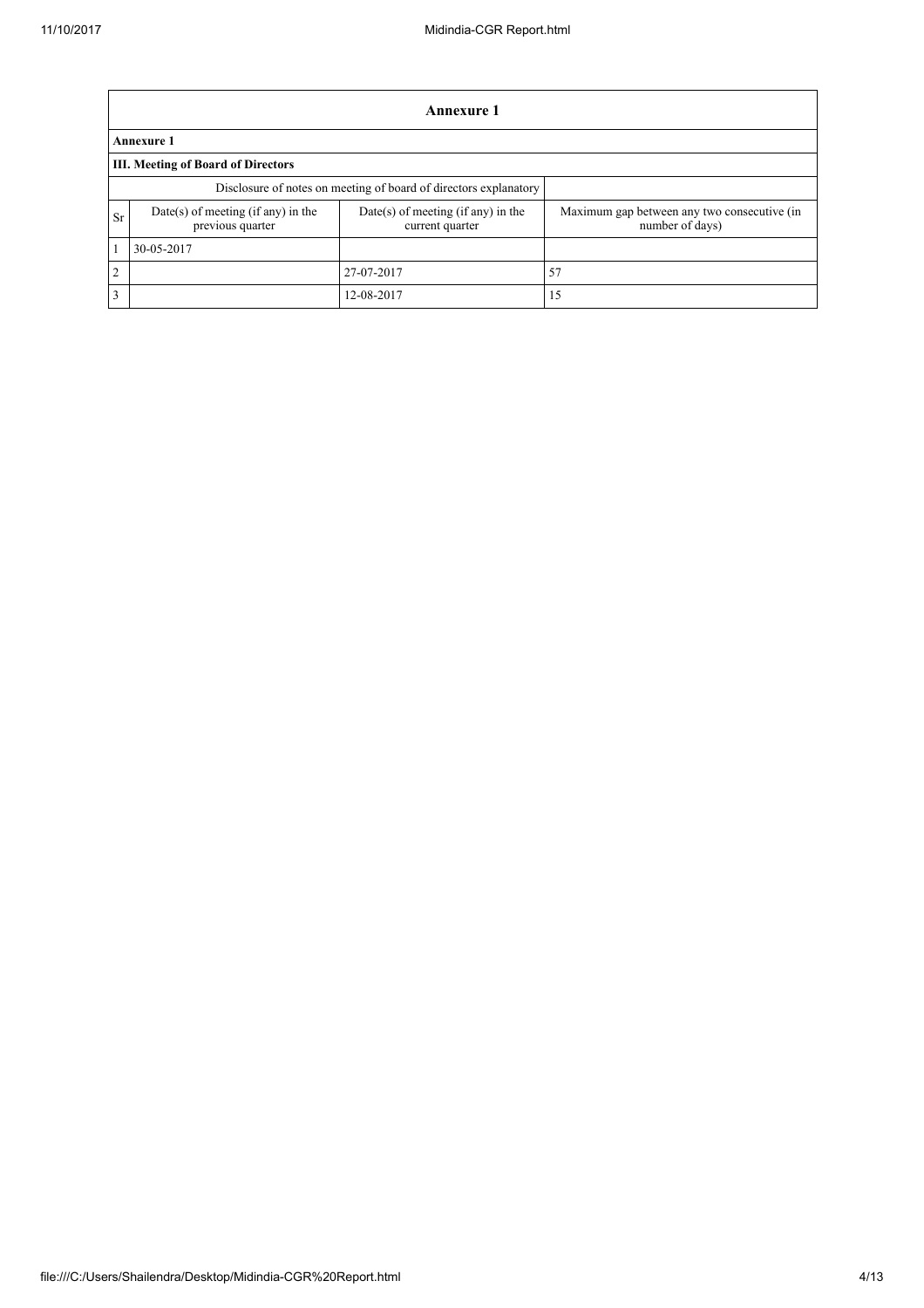|                | <b>Annexure 1</b>                                |                                                                        |                                                     |                                                                               |                                                                        |                                                                               |                               |
|----------------|--------------------------------------------------|------------------------------------------------------------------------|-----------------------------------------------------|-------------------------------------------------------------------------------|------------------------------------------------------------------------|-------------------------------------------------------------------------------|-------------------------------|
|                | <b>IV. Meeting of Committees</b>                 |                                                                        |                                                     |                                                                               |                                                                        |                                                                               |                               |
|                |                                                  |                                                                        |                                                     |                                                                               |                                                                        | Disclosure of notes on meeting of committees explanatory                      |                               |
| <b>Sr</b>      | Name of<br>Committee                             | $Date(s)$ of meeting<br>of the committee<br>in the relevant<br>quarter | Whether<br>requirement of<br>Ouorum met<br>(Yes/No) | Requirement of<br>Ouorum met<br>(details)                                     | $Date(s)$ of meeting<br>of the committee in<br>the previous<br>quarter | Maximum gap between<br>any two consecutive<br>meetings (in number of<br>days) | Name of<br>other<br>committee |
|                | Audit<br>Committee                               | 27-07-2017                                                             | <b>Yes</b>                                          | <b>ALL THREE</b><br><b>COMMITTEE</b><br><b>MEMBERS WERE</b><br><b>PRESENT</b> | 30-05-2017                                                             | 57                                                                            |                               |
| $\overline{2}$ | Audit<br>Committee                               | 12-08-2017                                                             | Yes                                                 | <b>ALL THREE</b><br><b>COMMITTEE</b><br><b>MEMBERS WERE</b><br><b>PRESENT</b> | 30-05-2017                                                             | 73                                                                            |                               |
| 3              | <b>Stakeholders</b><br>Relationship<br>Committee | 12-08-2017                                                             | Yes                                                 | <b>ALL THREE</b><br><b>COMMITTEE</b><br><b>MEMBERS WERE</b><br><b>PRESENT</b> | 30-05-2017                                                             | 73                                                                            |                               |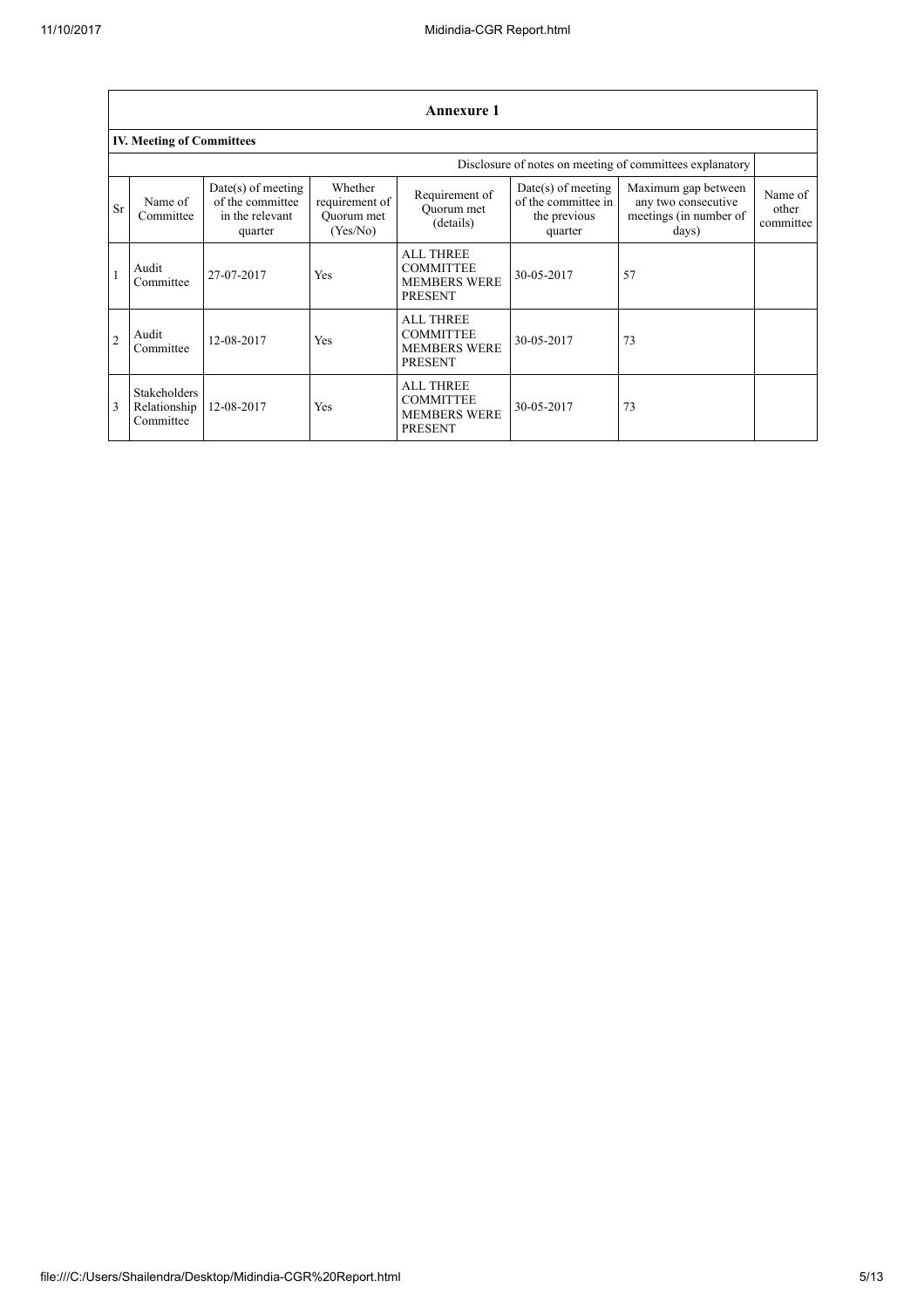|                                                                                                                             | Annexure 1                                                                               |                                  |                                                                    |  |  |  |
|-----------------------------------------------------------------------------------------------------------------------------|------------------------------------------------------------------------------------------|----------------------------------|--------------------------------------------------------------------|--|--|--|
|                                                                                                                             | <b>V. Related Party Transactions</b>                                                     |                                  |                                                                    |  |  |  |
| <b>Sr</b>                                                                                                                   | Subject                                                                                  | Compliance status<br>(Yes/No/NA) | If status is "No" details of non-<br>compliance may be given here. |  |  |  |
| $\vert$ 1                                                                                                                   | Whether prior approval of audit committee obtained                                       | Yes                              |                                                                    |  |  |  |
| 2                                                                                                                           | Whether shareholder approval obtained for material RPT                                   | NA                               |                                                                    |  |  |  |
| Whether details of RPT entered into pursuant to omnibus approval<br>$\overline{3}$<br>have been reviewed by Audit Committee |                                                                                          | Yes                              |                                                                    |  |  |  |
|                                                                                                                             | Disclosure of notes on related party transactions                                        | Textual Information(1)           |                                                                    |  |  |  |
|                                                                                                                             | Disclosure of notes of material transaction with related party<br>Textual Information(2) |                                  |                                                                    |  |  |  |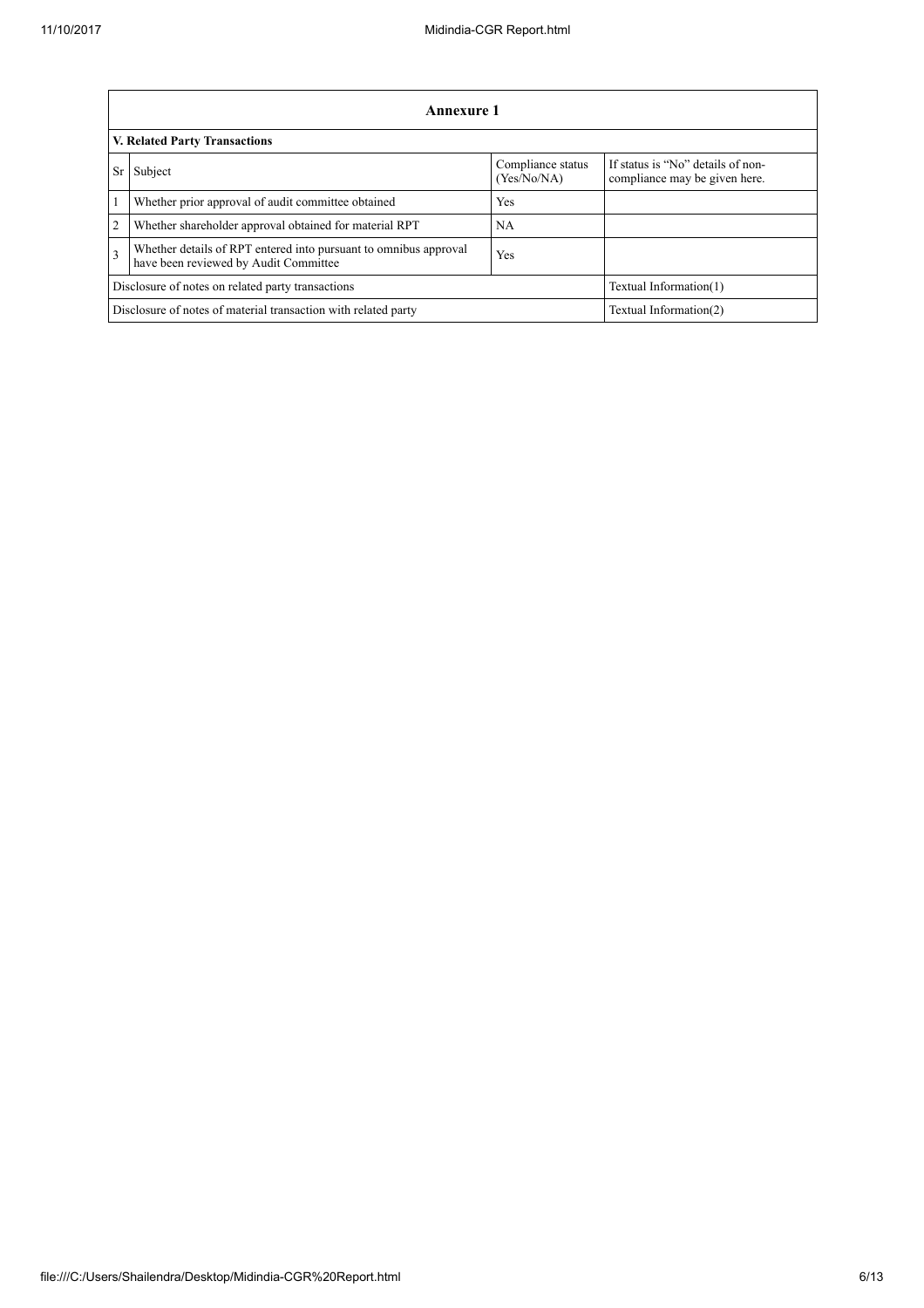|                        | <b>Text Block</b>                                                                                                |
|------------------------|------------------------------------------------------------------------------------------------------------------|
| Textual Information(1) | During the Quarter no related party transaction entered except Remuneration given to Key Managerial<br>Personnel |
| Textual Information(2) | During the Quarter the Company does not have Material related party transactions                                 |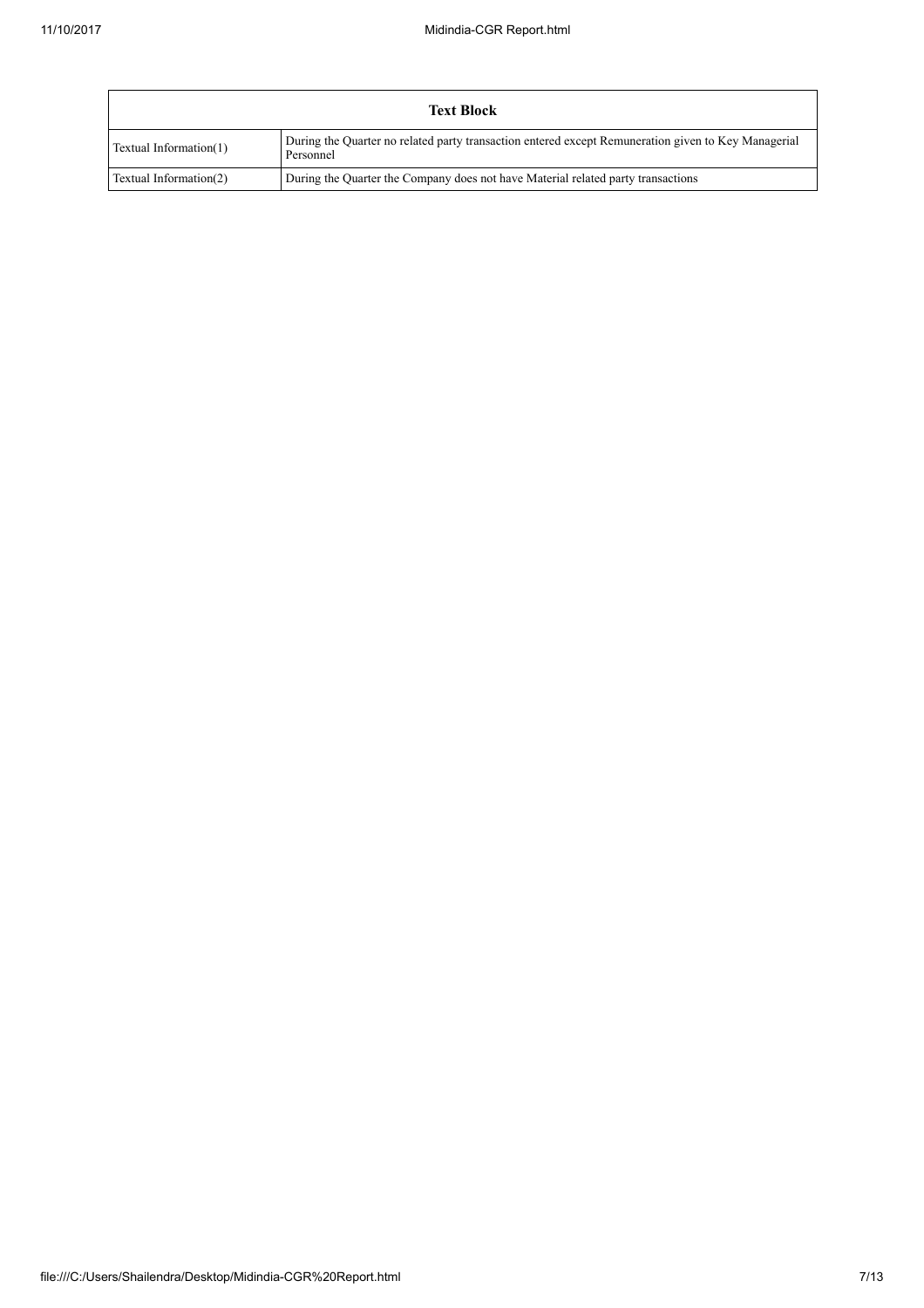|                | <b>Annexure 1</b>                                                                                                                                                                                               |                               |  |  |
|----------------|-----------------------------------------------------------------------------------------------------------------------------------------------------------------------------------------------------------------|-------------------------------|--|--|
|                | <b>VI. Affirmations</b>                                                                                                                                                                                         |                               |  |  |
| Sr             | Subject                                                                                                                                                                                                         | Compliance<br>status (Yes/No) |  |  |
| 1              | The composition of Board of Directors is in terms of SEBI (Listing obligations and disclosure requirements)<br>Regulations, 2015                                                                                | Yes                           |  |  |
| $\overline{2}$ | The composition of the following committees is in terms of SEBI(Listing obligations and disclosure requirements)<br>Regulations, 2015 a. Audit Committee                                                        | Yes                           |  |  |
| 3              | The composition of the following committees is in terms of SEBI(Listing obligations and disclosure requirements)<br>Regulations, 2015. b. Nomination & remuneration committee                                   | <b>Yes</b>                    |  |  |
| 4              | The composition of the following committees is in terms of SEBI(Listing obligations and disclosure requirements)<br>Regulations, 2015. c. Stakeholders relationship committee                                   | Yes                           |  |  |
| 5              | The composition of the following committees is in terms of SEBI(Listing obligations and disclosure requirements)<br>Regulations, 2015. d. Risk management committee (applicable to the top 100 listed entities) | <b>NA</b>                     |  |  |
| 6              | The committee members have been made aware of their powers, role and responsibilities as specified in SEBI<br>(Listing obligations and disclosure requirements) Regulations, 2015.                              | Yes                           |  |  |
| $\overline{7}$ | The meetings of the board of directors and the above committees have been conducted in the manner as specified in<br>SEBI (Listing obligations and disclosure requirements) Regulations, 2015.                  | Yes                           |  |  |
| 8              | This report and/or the report submitted in the previous quarter has been placed before Board of Directors.                                                                                                      | Yes                           |  |  |
| 9              | Any comments/observations/advice of Board of Directors may be mentioned here:                                                                                                                                   | Textual<br>Information $(1)$  |  |  |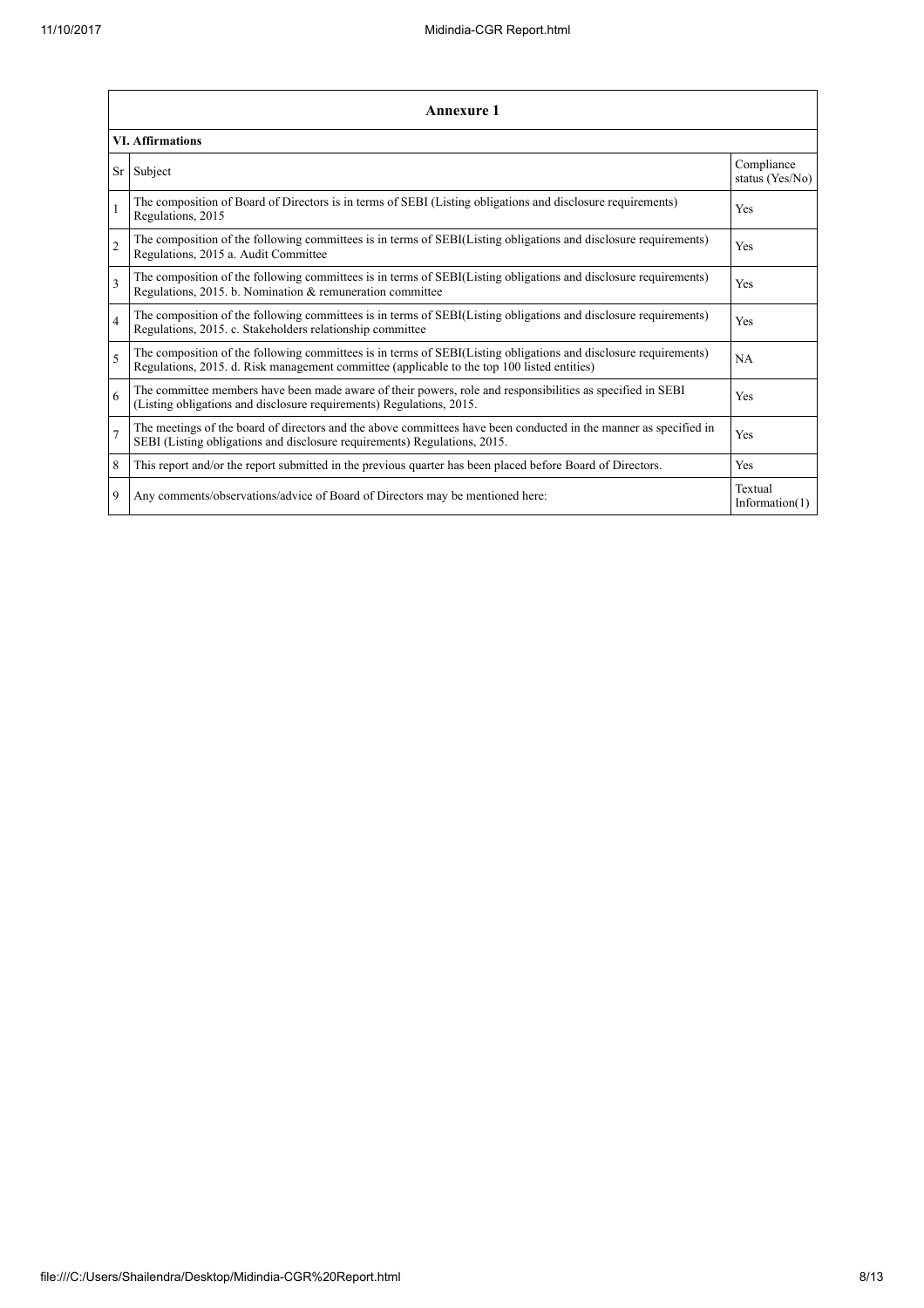|                        | <b>Text Block</b>                                                                                                                                            |
|------------------------|--------------------------------------------------------------------------------------------------------------------------------------------------------------|
| Textual Information(1) | The Company does not fall under the category of Top 100 Listed Companies. Therefore, the Company is<br>not required to constitute Risk Management Committee. |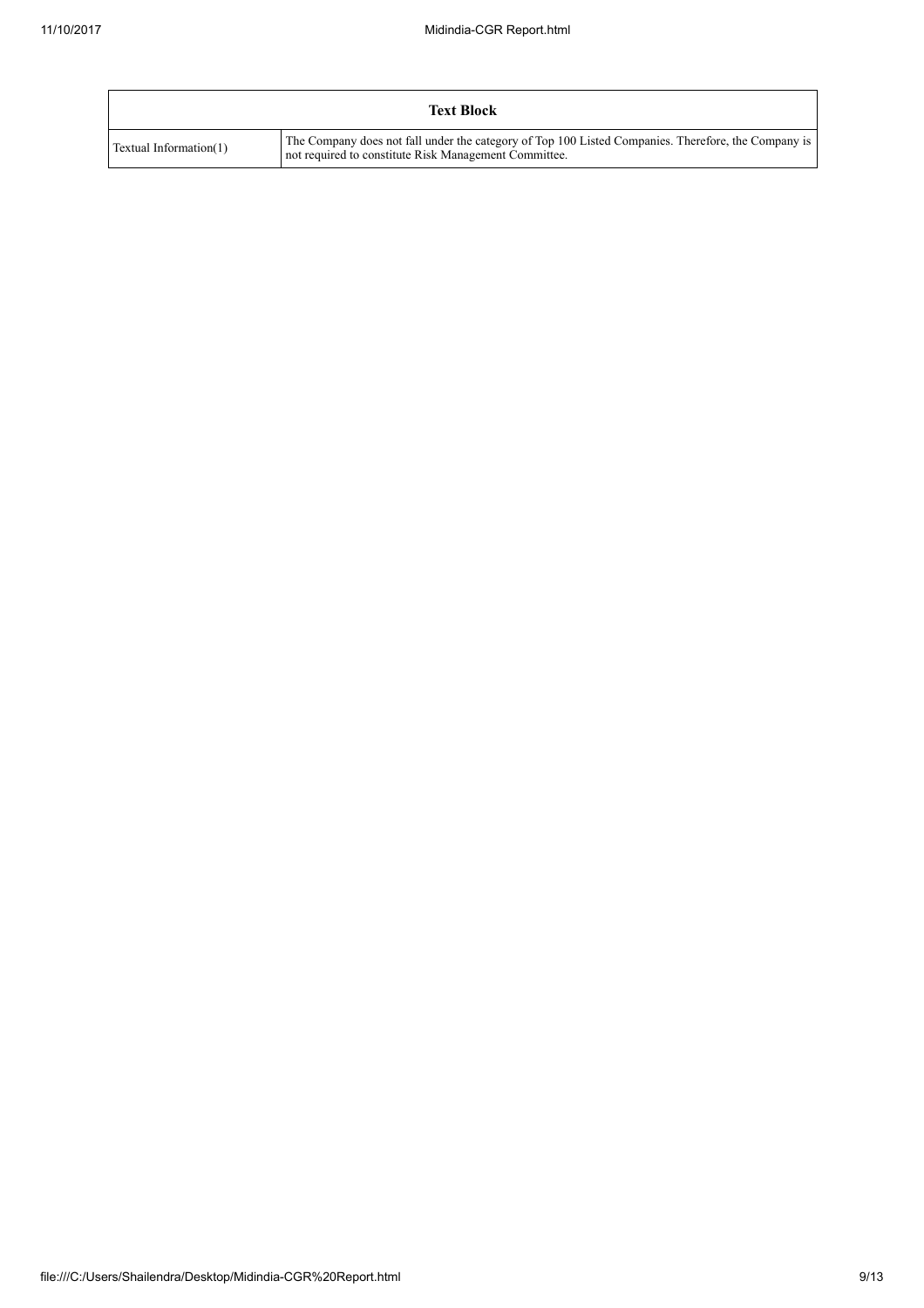|                         | Annexure III                                                                                                                                                                         |                                              |                                     |                                                                      |  |  |
|-------------------------|--------------------------------------------------------------------------------------------------------------------------------------------------------------------------------------|----------------------------------------------|-------------------------------------|----------------------------------------------------------------------|--|--|
|                         | Annexure III to be submitted by listed entity at the end of 6 months after end of financial year along-with second quarter report of<br>next financial year                          |                                              |                                     |                                                                      |  |  |
|                         | <b>I.</b> Affirmations                                                                                                                                                               |                                              |                                     |                                                                      |  |  |
| <b>Sr</b>               | Broad heading                                                                                                                                                                        | Regulation<br>Number                         | Compliance<br>status<br>(Yes/No/NA) | If status is "No" details of<br>non-compliance may be<br>given here. |  |  |
| 1                       | Copy of the annual report including balance sheet, profit and loss account,<br>directors report, corporate governance report, business responsibility<br>report displayed on website | 46(2)                                        | Yes                                 |                                                                      |  |  |
| $\overline{2}$          | Presence of Chairperson of Audit Committee at the Annual General<br>Meeting                                                                                                          | 18(1)(d)                                     | Yes                                 |                                                                      |  |  |
| $\overline{\mathbf{3}}$ | Presence of Chairperson of the nomination and remuneration committee at<br>the annual general meeting                                                                                | 19(3)                                        | Yes                                 |                                                                      |  |  |
| 4                       | Whether "Corporate Governance Report" disclosed in Annual Report                                                                                                                     | $34(3)$ read with<br>para C of<br>Schedule V | Yes                                 |                                                                      |  |  |
|                         | Any other information to be provided                                                                                                                                                 |                                              | Textual Information(1)              |                                                                      |  |  |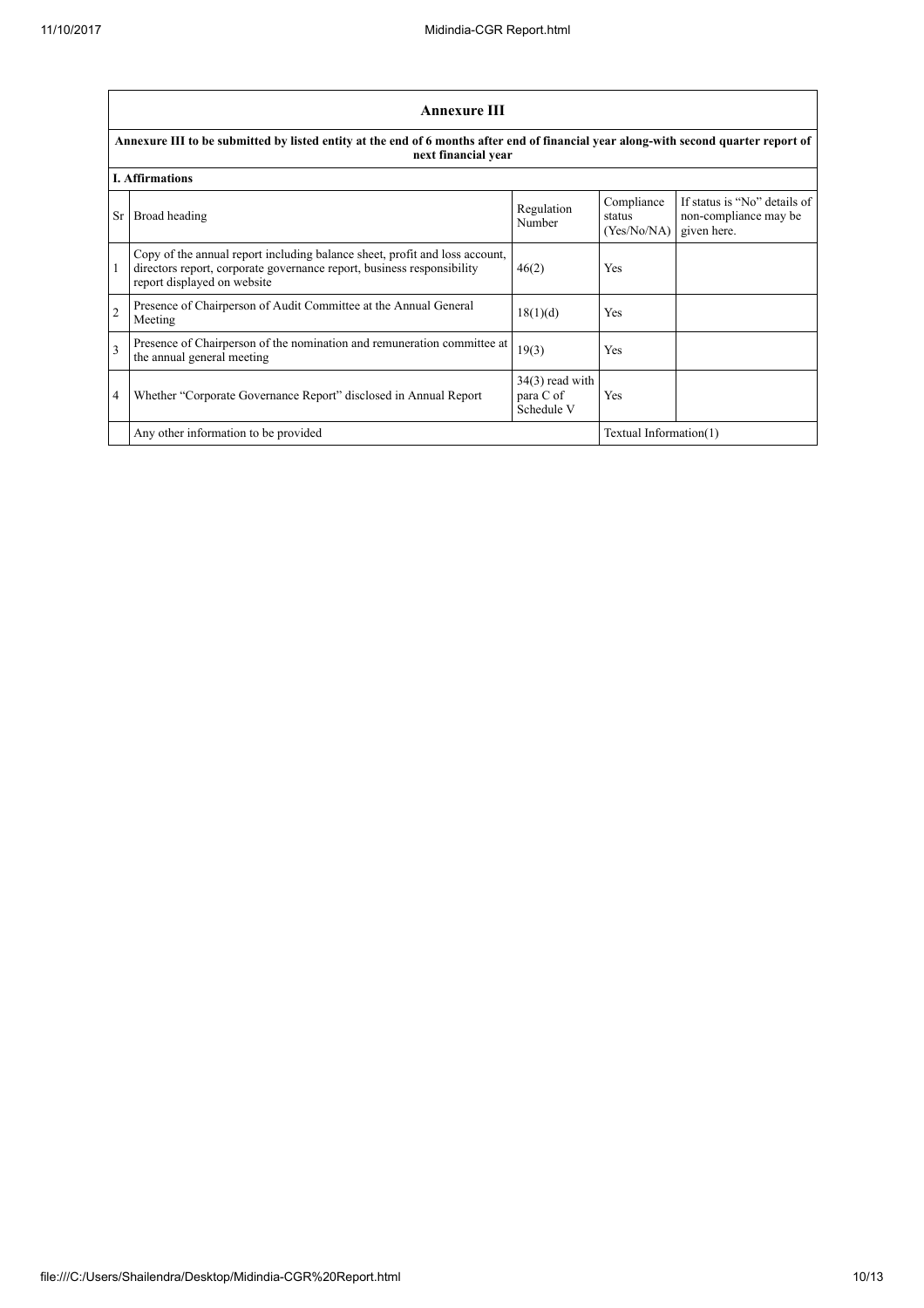|                        | <b>Text Block</b>                                                                                                                                                   |
|------------------------|---------------------------------------------------------------------------------------------------------------------------------------------------------------------|
| Textual Information(1) | Company does not fall under the category of Top 500 Listed Companies therefore company is not<br>required to display Business Responsibility Report on its website. |